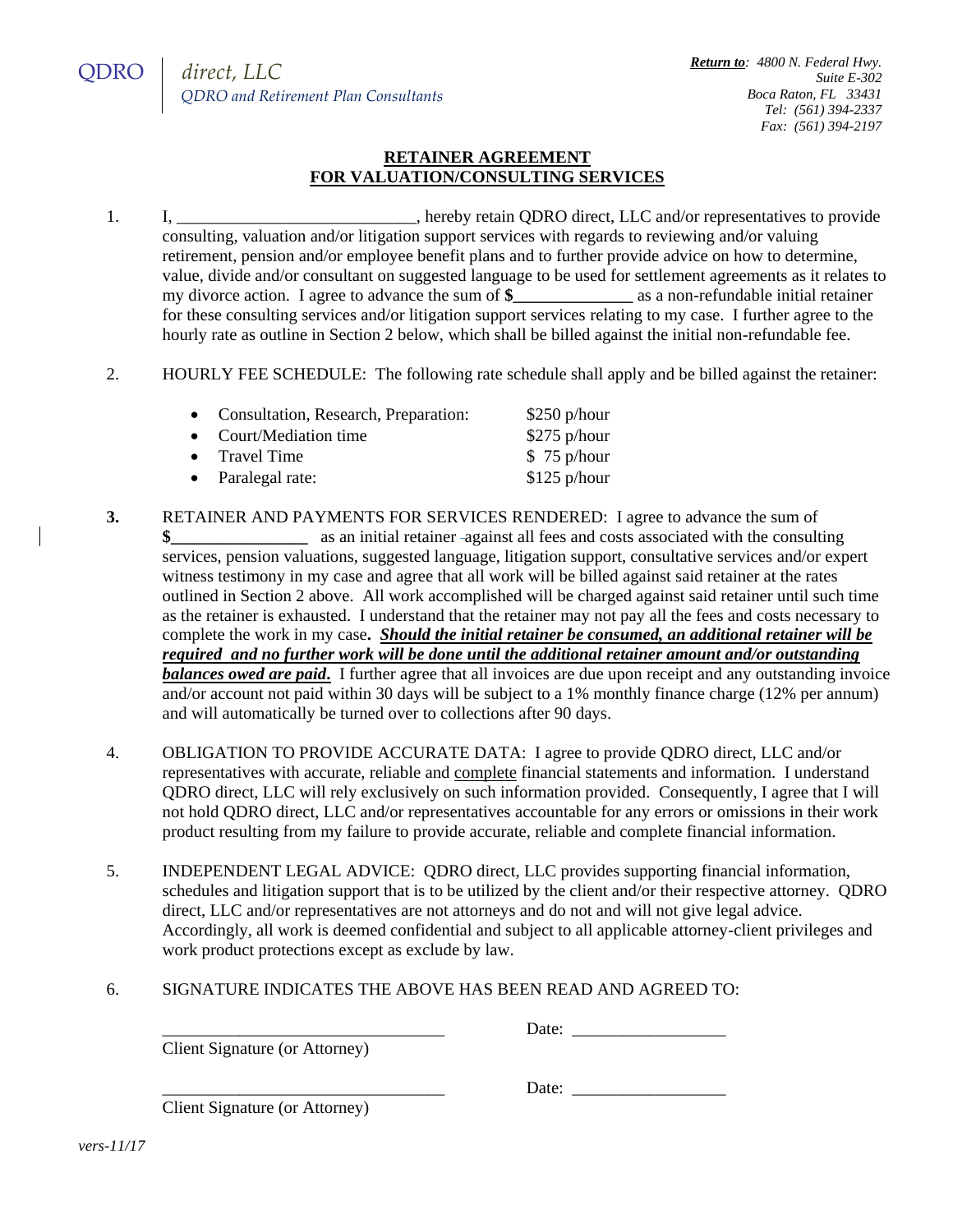## QDRO *direct, LLC QDRO and Retirement Plan Consultants*

## **PENSION VALUATION INFORMATION**

| 1)                 |                                             | Participant / Employee Name: Later and Contract Contract of the Contract of the Contract of the Contract of the Contract of the Contract of the Contract of the Contract of the Contract of the Contract of the Contract of th |  |
|--------------------|---------------------------------------------|--------------------------------------------------------------------------------------------------------------------------------------------------------------------------------------------------------------------------------|--|
|                    |                                             |                                                                                                                                                                                                                                |  |
|                    |                                             | Social Security Number:                                                                                                                                                                                                        |  |
|                    | Day Time Phone:                             |                                                                                                                                                                                                                                |  |
| 2)                 |                                             |                                                                                                                                                                                                                                |  |
|                    |                                             |                                                                                                                                                                                                                                |  |
|                    |                                             | Social Security Number:<br><u> </u>                                                                                                                                                                                            |  |
|                    | Day Time Phone:                             |                                                                                                                                                                                                                                |  |
| 3)                 | <b>DATES TO BE USED:</b>                    |                                                                                                                                                                                                                                |  |
|                    |                                             | Date of Hire: Date of Termination, if terminated before retire: _________________                                                                                                                                              |  |
|                    |                                             | Date Benefits Started (date first payment was received)? _______________________                                                                                                                                               |  |
|                    |                                             |                                                                                                                                                                                                                                |  |
|                    |                                             | DATE OF DIVISION (valuation date, if no info provided we used date of filing):                                                                                                                                                 |  |
| 4)                 | <b>GROSS Monthly Benefit To Be Divided:</b> |                                                                                                                                                                                                                                |  |
|                    |                                             | Is the Employee currently receiving retirement benefits? $\Box Y / \Box N$                                                                                                                                                     |  |
|                    |                                             | If yes, how much GROSS (before taxes and other deductions) per month? \$                                                                                                                                                       |  |
|                    |                                             | Are benefits being paid as disability retirement benefits? $\Box Y \Box N$                                                                                                                                                     |  |
|                    |                                             | Was a survivor benefit option chosen? $\Box Y$ $\Box N$ If Yes, what is the percentage survivor benefit? _______%                                                                                                              |  |
|                    |                                             |                                                                                                                                                                                                                                |  |
|                    |                                             | What is the Normal Retirement Age/Rule under the Plan:                                                                                                                                                                         |  |
|                    |                                             | Does Plan provide COLA increases? Yes No If Yes, what is the percentage of COLA increase? ______ %                                                                                                                             |  |
| 5)                 | <b>Plan Information:</b>                    |                                                                                                                                                                                                                                |  |
|                    |                                             |                                                                                                                                                                                                                                |  |
|                    |                                             |                                                                                                                                                                                                                                |  |
|                    |                                             | Plan Mailing Address: Universe of the Contractor of the Contractor of the Contractor of the Contractor of the Contractor of the Contractor of the Contractor of the Contractor of the Contractor of the Contractor of the Cont |  |
|                    |                                             |                                                                                                                                                                                                                                |  |
|                    |                                             | *IMPORTANT*                                                                                                                                                                                                                    |  |
| $v\rho r s_1 1/17$ |                                             | <b>BE SURE TO ATTACH A COPY OF THE ESTIMATED RETIREMENT</b><br><b>BENEFIT STATEMENT FROM THE RETIREMENT/PENSION PLAN AND</b><br>THE SUMMARY PLAN DESCRIPTION, IF AVAILABLE                                                     |  |